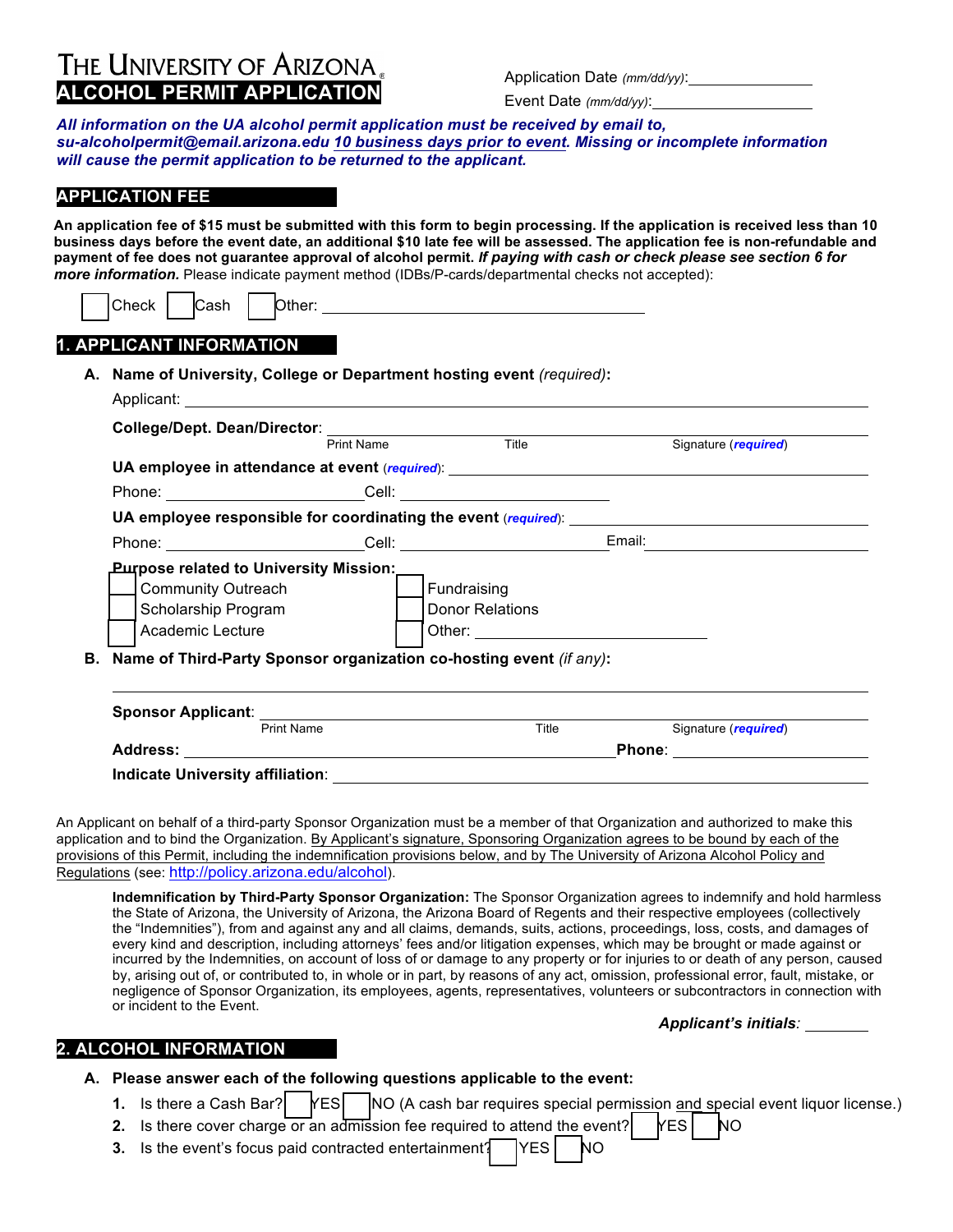|                                                                                                                                                                                                                                                                                                                                                                                                                                                                                                                                                                                                                                                                                                                                                                                                                                                                                                                                                                                                                                                                                                                                                                                                                                                         | If YES, what type of contracted entertainment will there be?                                                                                                                                                                                                                                                                                                                                                                                                                                                                                                                                                                                                                                                                                                                                                                                                                                     |  |  |  |  |  |  |  |
|---------------------------------------------------------------------------------------------------------------------------------------------------------------------------------------------------------------------------------------------------------------------------------------------------------------------------------------------------------------------------------------------------------------------------------------------------------------------------------------------------------------------------------------------------------------------------------------------------------------------------------------------------------------------------------------------------------------------------------------------------------------------------------------------------------------------------------------------------------------------------------------------------------------------------------------------------------------------------------------------------------------------------------------------------------------------------------------------------------------------------------------------------------------------------------------------------------------------------------------------------------|--------------------------------------------------------------------------------------------------------------------------------------------------------------------------------------------------------------------------------------------------------------------------------------------------------------------------------------------------------------------------------------------------------------------------------------------------------------------------------------------------------------------------------------------------------------------------------------------------------------------------------------------------------------------------------------------------------------------------------------------------------------------------------------------------------------------------------------------------------------------------------------------------|--|--|--|--|--|--|--|
|                                                                                                                                                                                                                                                                                                                                                                                                                                                                                                                                                                                                                                                                                                                                                                                                                                                                                                                                                                                                                                                                                                                                                                                                                                                         | lecture<br>pther, please specify:<br>  music<br>kes<br><b>NO</b>                                                                                                                                                                                                                                                                                                                                                                                                                                                                                                                                                                                                                                                                                                                                                                                                                                 |  |  |  |  |  |  |  |
|                                                                                                                                                                                                                                                                                                                                                                                                                                                                                                                                                                                                                                                                                                                                                                                                                                                                                                                                                                                                                                                                                                                                                                                                                                                         | 4. Is any kind of food and/or non-alcoholic beverages sold at the event?<br>Is paid membership required to attend the event?<br>[YES<br>NΟ                                                                                                                                                                                                                                                                                                                                                                                                                                                                                                                                                                                                                                                                                                                                                       |  |  |  |  |  |  |  |
|                                                                                                                                                                                                                                                                                                                                                                                                                                                                                                                                                                                                                                                                                                                                                                                                                                                                                                                                                                                                                                                                                                                                                                                                                                                         | 5<br>If you answered YES to any of the previous five questions above, service MUST be limited to two (2) drinks maximum                                                                                                                                                                                                                                                                                                                                                                                                                                                                                                                                                                                                                                                                                                                                                                          |  |  |  |  |  |  |  |
|                                                                                                                                                                                                                                                                                                                                                                                                                                                                                                                                                                                                                                                                                                                                                                                                                                                                                                                                                                                                                                                                                                                                                                                                                                                         | per attendee. If service is not limited to two drinks maximum, then a special event liquor license is required. Indicating<br>YES in questions 1-5 may constitute a "sale of alcohol" requiring Special Event Liquor License unless the "Public Facilities<br>Exemption" applies. Public Facilities Exemption requires consumption of alcohol within a campus facility or boundary as an<br>incidental convenience to patrons; limited to no more than two drinks per person; served between noon and 10 p.m.; and<br>subject to applicable liquor laws and regulations. If a two (2) drink maximum is applicable the applicant must indicate in<br>Item # 2b as to how the maximum will be enforced. A person attending such public facility events shall consume no<br>more than 24 ounces of beer, 6 ounces of distilled spirits (special approval) or 6 ounces of wine per person per event. |  |  |  |  |  |  |  |
|                                                                                                                                                                                                                                                                                                                                                                                                                                                                                                                                                                                                                                                                                                                                                                                                                                                                                                                                                                                                                                                                                                                                                                                                                                                         | Applicant's initials:                                                                                                                                                                                                                                                                                                                                                                                                                                                                                                                                                                                                                                                                                                                                                                                                                                                                            |  |  |  |  |  |  |  |
|                                                                                                                                                                                                                                                                                                                                                                                                                                                                                                                                                                                                                                                                                                                                                                                                                                                                                                                                                                                                                                                                                                                                                                                                                                                         | B. Have any of the questions (1-5) in Item 2A above been checked "YES"?<br><b>YES</b><br>NΟ<br>If YES, will drink tickets be used to enforce the two drink maximum?<br><b>YES</b><br>NΟ<br>If drink tickets are not used, what other method will be used to enforce the twb wink maximum? Please explain:                                                                                                                                                                                                                                                                                                                                                                                                                                                                                                                                                                                        |  |  |  |  |  |  |  |
|                                                                                                                                                                                                                                                                                                                                                                                                                                                                                                                                                                                                                                                                                                                                                                                                                                                                                                                                                                                                                                                                                                                                                                                                                                                         | C. State of Arizona Special Event Liguor License (requires permission by University president designee) – will the<br>college or organization apply?<br><b>YES</b><br><b>NO</b>                                                                                                                                                                                                                                                                                                                                                                                                                                                                                                                                                                                                                                                                                                                  |  |  |  |  |  |  |  |
|                                                                                                                                                                                                                                                                                                                                                                                                                                                                                                                                                                                                                                                                                                                                                                                                                                                                                                                                                                                                                                                                                                                                                                                                                                                         | D. Type of Alcohol served (No Hard Liquor, No Kegs), check all that apply:<br>Beer<br>Wine<br>Sparkling wine                                                                                                                                                                                                                                                                                                                                                                                                                                                                                                                                                                                                                                                                                                                                                                                     |  |  |  |  |  |  |  |
|                                                                                                                                                                                                                                                                                                                                                                                                                                                                                                                                                                                                                                                                                                                                                                                                                                                                                                                                                                                                                                                                                                                                                                                                                                                         | E. Is complimentary alcohol available to event attendees?<br><b>YES</b><br><b>NO</b>                                                                                                                                                                                                                                                                                                                                                                                                                                                                                                                                                                                                                                                                                                                                                                                                             |  |  |  |  |  |  |  |
| F.                                                                                                                                                                                                                                                                                                                                                                                                                                                                                                                                                                                                                                                                                                                                                                                                                                                                                                                                                                                                                                                                                                                                                                                                                                                      | Is complimentary food and/or non-alcoholic beverages available to event attendees?<br><b>YES</b><br>NΟ                                                                                                                                                                                                                                                                                                                                                                                                                                                                                                                                                                                                                                                                                                                                                                                           |  |  |  |  |  |  |  |
| The alcohol service contractor or bartender ("Contractor") agrees to be responsible for attending the Event, managing alcohol<br>service, controlling alcohol consumption, and ensuring compliance with Arizona Liquor laws and regulations in A.R.S. Title 4,<br>Chapters 1,2 and 3, and 19 A.A.C. 1. Employees of Contractor serving alcohol must be at least 21 years old. The Contractor<br>must have a certificate of insurance on file with the University, naming the State of Arizona, the University of Arizona and the<br>Arizona Board of Regents as additional insured. The insurance certificate must indicate coverage for comprehensive general<br>liability, with liquor liability endorsement, with minimum limits of One Million (\$1,000,000) Dollars. Commercial auto liability<br>insurance with limits of One Million (\$1,000,000) Dollars is also required if the event involves vehicle use on the University<br>campus. Deviation from these requirements requires prior approval from the University Director of Risk Management and<br>Safety. Attach a copy of Certificate of Insurance and any Alcohol Service Contract to this Permit application. (Applicant: call<br>621-3067 to verify bartender is on file with UA.) |                                                                                                                                                                                                                                                                                                                                                                                                                                                                                                                                                                                                                                                                                                                                                                                                                                                                                                  |  |  |  |  |  |  |  |
|                                                                                                                                                                                                                                                                                                                                                                                                                                                                                                                                                                                                                                                                                                                                                                                                                                                                                                                                                                                                                                                                                                                                                                                                                                                         | <b>Contractor:</b>                                                                                                                                                                                                                                                                                                                                                                                                                                                                                                                                                                                                                                                                                                                                                                                                                                                                               |  |  |  |  |  |  |  |
|                                                                                                                                                                                                                                                                                                                                                                                                                                                                                                                                                                                                                                                                                                                                                                                                                                                                                                                                                                                                                                                                                                                                                                                                                                                         | Print Name<br>Title<br>Original Signature (required) Date                                                                                                                                                                                                                                                                                                                                                                                                                                                                                                                                                                                                                                                                                                                                                                                                                                        |  |  |  |  |  |  |  |
|                                                                                                                                                                                                                                                                                                                                                                                                                                                                                                                                                                                                                                                                                                                                                                                                                                                                                                                                                                                                                                                                                                                                                                                                                                                         | Cell:<br><b>Contractor Phone:</b><br>Email: Email: The Contract of the Contract of the Contract of the Contract of the Contract of the Contract of the Contract of the Contract of the Contract of the Contract of the Contract of the Contract of the Contract of<br>(complete contact information is required)                                                                                                                                                                                                                                                                                                                                                                                                                                                                                                                                                                                 |  |  |  |  |  |  |  |
|                                                                                                                                                                                                                                                                                                                                                                                                                                                                                                                                                                                                                                                                                                                                                                                                                                                                                                                                                                                                                                                                                                                                                                                                                                                         |                                                                                                                                                                                                                                                                                                                                                                                                                                                                                                                                                                                                                                                                                                                                                                                                                                                                                                  |  |  |  |  |  |  |  |
|                                                                                                                                                                                                                                                                                                                                                                                                                                                                                                                                                                                                                                                                                                                                                                                                                                                                                                                                                                                                                                                                                                                                                                                                                                                         | <b>EVENT INFORMATION</b>                                                                                                                                                                                                                                                                                                                                                                                                                                                                                                                                                                                                                                                                                                                                                                                                                                                                         |  |  |  |  |  |  |  |
|                                                                                                                                                                                                                                                                                                                                                                                                                                                                                                                                                                                                                                                                                                                                                                                                                                                                                                                                                                                                                                                                                                                                                                                                                                                         | a)                                                                                                                                                                                                                                                                                                                                                                                                                                                                                                                                                                                                                                                                                                                                                                                                                                                                                               |  |  |  |  |  |  |  |
|                                                                                                                                                                                                                                                                                                                                                                                                                                                                                                                                                                                                                                                                                                                                                                                                                                                                                                                                                                                                                                                                                                                                                                                                                                                         | Event Description: Estimated Attendance:<br>b)                                                                                                                                                                                                                                                                                                                                                                                                                                                                                                                                                                                                                                                                                                                                                                                                                                                   |  |  |  |  |  |  |  |
|                                                                                                                                                                                                                                                                                                                                                                                                                                                                                                                                                                                                                                                                                                                                                                                                                                                                                                                                                                                                                                                                                                                                                                                                                                                         | C)                                                                                                                                                                                                                                                                                                                                                                                                                                                                                                                                                                                                                                                                                                                                                                                                                                                                                               |  |  |  |  |  |  |  |
|                                                                                                                                                                                                                                                                                                                                                                                                                                                                                                                                                                                                                                                                                                                                                                                                                                                                                                                                                                                                                                                                                                                                                                                                                                                         | Describe all public exits/entrances for event location: Law and the control of the control of the control of the control of the control of the control of the control of the control of the control of the control of the cont<br>d)                                                                                                                                                                                                                                                                                                                                                                                                                                                                                                                                                                                                                                                             |  |  |  |  |  |  |  |
|                                                                                                                                                                                                                                                                                                                                                                                                                                                                                                                                                                                                                                                                                                                                                                                                                                                                                                                                                                                                                                                                                                                                                                                                                                                         |                                                                                                                                                                                                                                                                                                                                                                                                                                                                                                                                                                                                                                                                                                                                                                                                                                                                                                  |  |  |  |  |  |  |  |
|                                                                                                                                                                                                                                                                                                                                                                                                                                                                                                                                                                                                                                                                                                                                                                                                                                                                                                                                                                                                                                                                                                                                                                                                                                                         | Event Time: from: ______ to: ___________ Alcohol Service Time: From: _____to: _____________________<br>e)                                                                                                                                                                                                                                                                                                                                                                                                                                                                                                                                                                                                                                                                                                                                                                                        |  |  |  |  |  |  |  |
|                                                                                                                                                                                                                                                                                                                                                                                                                                                                                                                                                                                                                                                                                                                                                                                                                                                                                                                                                                                                                                                                                                                                                                                                                                                         | Does the event generate proceeds? NES NO If YES, who receives the proceeds?<br>f)                                                                                                                                                                                                                                                                                                                                                                                                                                                                                                                                                                                                                                                                                                                                                                                                                |  |  |  |  |  |  |  |
|                                                                                                                                                                                                                                                                                                                                                                                                                                                                                                                                                                                                                                                                                                                                                                                                                                                                                                                                                                                                                                                                                                                                                                                                                                                         | Are the majority of attendees University employees?   YES<br><b>NO</b><br>$\mathbf{q}$                                                                                                                                                                                                                                                                                                                                                                                                                                                                                                                                                                                                                                                                                                                                                                                                           |  |  |  |  |  |  |  |
|                                                                                                                                                                                                                                                                                                                                                                                                                                                                                                                                                                                                                                                                                                                                                                                                                                                                                                                                                                                                                                                                                                                                                                                                                                                         | h)                                                                                                                                                                                                                                                                                                                                                                                                                                                                                                                                                                                                                                                                                                                                                                                                                                                                                               |  |  |  |  |  |  |  |
|                                                                                                                                                                                                                                                                                                                                                                                                                                                                                                                                                                                                                                                                                                                                                                                                                                                                                                                                                                                                                                                                                                                                                                                                                                                         |                                                                                                                                                                                                                                                                                                                                                                                                                                                                                                                                                                                                                                                                                                                                                                                                                                                                                                  |  |  |  |  |  |  |  |
|                                                                                                                                                                                                                                                                                                                                                                                                                                                                                                                                                                                                                                                                                                                                                                                                                                                                                                                                                                                                                                                                                                                                                                                                                                                         | <b>FOOD INFORMATION</b>                                                                                                                                                                                                                                                                                                                                                                                                                                                                                                                                                                                                                                                                                                                                                                                                                                                                          |  |  |  |  |  |  |  |

## UA Alcohol Permit Application Updated 8/1/2016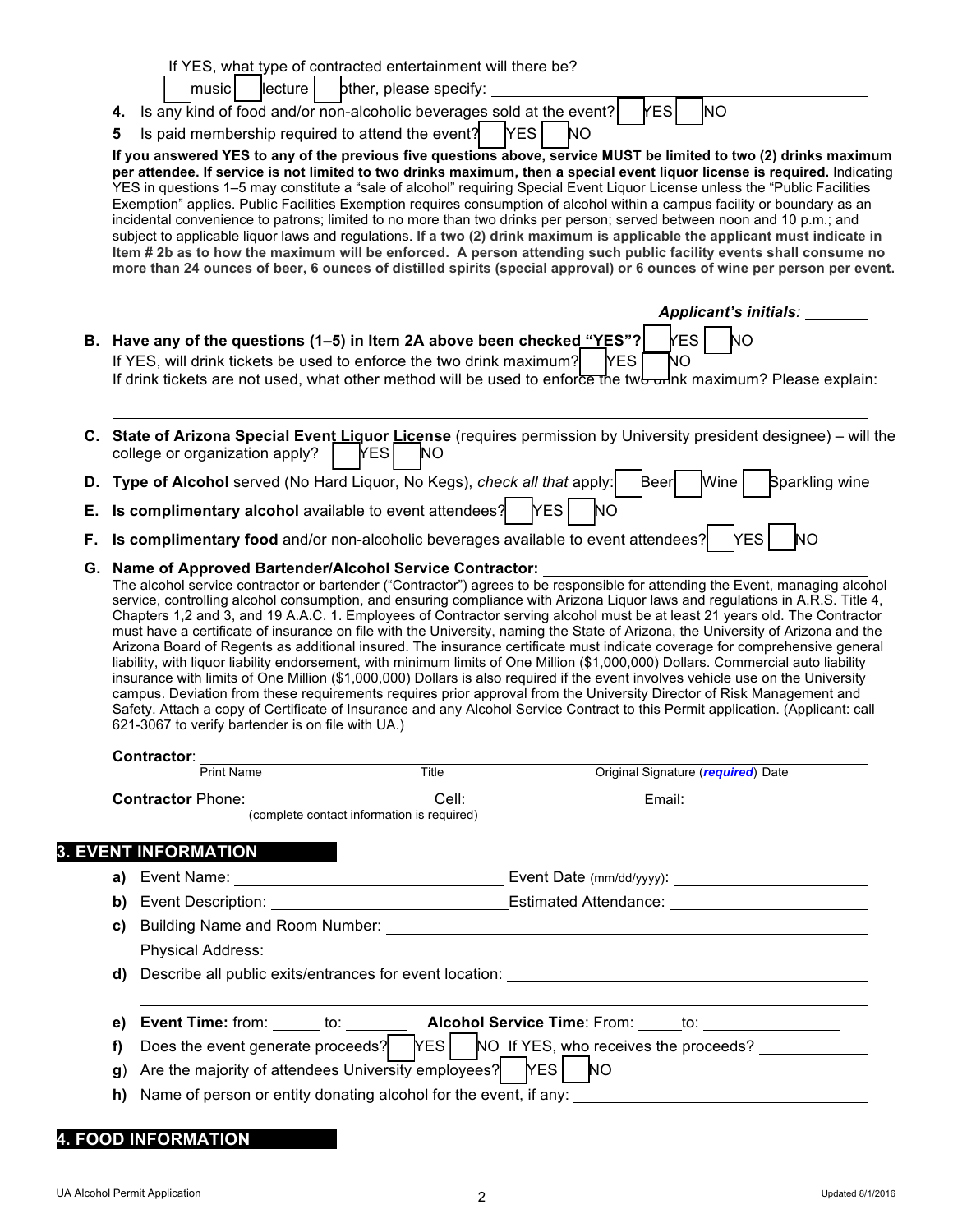PLEASE NOTE: Alcohol can not be the main focus of the event. As such, the presence of alcohol **requires the accompaniment of food.**

| a) | Please read the UA catering policy at: http://policy.arizona.edu/catering-policy<br>(required) This event is consistent with the UA catering policy- <b>Applicant's initials</b> :<br>(required) Name of UA approved caterer:                                                                                                                          |                                                                                                                       |  |  |  |  |  |  |  |
|----|--------------------------------------------------------------------------------------------------------------------------------------------------------------------------------------------------------------------------------------------------------------------------------------------------------------------------------------------------------|-----------------------------------------------------------------------------------------------------------------------|--|--|--|--|--|--|--|
|    |                                                                                                                                                                                                                                                                                                                                                        |                                                                                                                       |  |  |  |  |  |  |  |
|    | <b>b)</b> Approximate food expenditure per person: \$                                                                                                                                                                                                                                                                                                  |                                                                                                                       |  |  |  |  |  |  |  |
|    | <b>5. SECURITY INFORMATION</b>                                                                                                                                                                                                                                                                                                                         |                                                                                                                       |  |  |  |  |  |  |  |
|    | a) Will any attendees be under the age of 21? $YES$<br><b>NO</b>                                                                                                                                                                                                                                                                                       |                                                                                                                       |  |  |  |  |  |  |  |
|    | If YES, what steps will be taken to ensure under-aged attendees do not consume alcohol? (check all that apply)<br>$\boxtimes$ Staff/volunteers will monitor under-aged attendees                                                                                                                                                                       |                                                                                                                       |  |  |  |  |  |  |  |
|    |                                                                                                                                                                                                                                                                                                                                                        |                                                                                                                       |  |  |  |  |  |  |  |
|    | $\boxtimes$ Bartender will I.D. attendees<br>Color-coded name cards will be used                                                                                                                                                                                                                                                                       |                                                                                                                       |  |  |  |  |  |  |  |
|    |                                                                                                                                                                                                                                                                                                                                                        |                                                                                                                       |  |  |  |  |  |  |  |
|    | $\Box$ Alcohol service area(s) is in a separate area from event<br>$\boxtimes$ Under-aged attendees will not receive drink tickets (if drink tickets are used)                                                                                                                                                                                         |                                                                                                                       |  |  |  |  |  |  |  |
|    |                                                                                                                                                                                                                                                                                                                                                        |                                                                                                                       |  |  |  |  |  |  |  |
| b) | Describe boundaries, fencing, barriers or staff present to control alcohol consumption (must be specific<br>based on physical parameters of room/venue/event location):                                                                                                                                                                                |                                                                                                                       |  |  |  |  |  |  |  |
|    |                                                                                                                                                                                                                                                                                                                                                        |                                                                                                                       |  |  |  |  |  |  |  |
| d) | Is the event being held in a confined area?<br><b>YES</b><br><b>NO</b>                                                                                                                                                                                                                                                                                 |                                                                                                                       |  |  |  |  |  |  |  |
|    | If NO, how will alcohol service boundaries be delineated?                                                                                                                                                                                                                                                                                              |                                                                                                                       |  |  |  |  |  |  |  |
|    | Other physical barriers: be specific<br><b>Stanchions</b>                                                                                                                                                                                                                                                                                              | <u> 1980 - Johann Barn, mars ann an t-Amhain Aonaich an t-Aonaich an t-Aonaich an t-Aonaich an t-Aonaich an t-Aon</u> |  |  |  |  |  |  |  |
|    | e) $\overline{\text{Will}}$ there be police and/or security? $\overline{\text{YES}}$ $\overline{\text{NO}}$ If YES who?                                                                                                                                                                                                                                |                                                                                                                       |  |  |  |  |  |  |  |
|    | <b>6. SUBMIT APPLICATION</b>                                                                                                                                                                                                                                                                                                                           |                                                                                                                       |  |  |  |  |  |  |  |
|    | When completed, email Alcohol Permit Application to:<br>su-alcoholpermit@email.arizona.edu                                                                                                                                                                                                                                                             |                                                                                                                       |  |  |  |  |  |  |  |
|    | If sending cash or check, please mail a photo copy of Alcohol Permit Application and payment to:<br>Attn: Alcohol Permits, Room 403 SUMC, P.O. Box 210017 Tucson, Arizona, 85721-0017                                                                                                                                                                  |                                                                                                                       |  |  |  |  |  |  |  |
|    | PLEASE NOTE: Application fee of \$15 must be submitted with this application to begin processing. The application fee is                                                                                                                                                                                                                               |                                                                                                                       |  |  |  |  |  |  |  |
|    | non-refundable and payment of fee does not guarantee approval of alcohol permit.                                                                                                                                                                                                                                                                       |                                                                                                                       |  |  |  |  |  |  |  |
|    | FOR OFFICE USE ONLY-DO NOT WRITE BELOW THIS LINE                                                                                                                                                                                                                                                                                                       |                                                                                                                       |  |  |  |  |  |  |  |
|    | <b>A. INITIAL REVIEW</b>                                                                                                                                                                                                                                                                                                                               |                                                                                                                       |  |  |  |  |  |  |  |
|    | Reviewed and forwarded to UAPD for review and return.                                                                                                                                                                                                                                                                                                  |                                                                                                                       |  |  |  |  |  |  |  |
|    | Returned to applicant for additional information.                                                                                                                                                                                                                                                                                                      | Date: Initial                                                                                                         |  |  |  |  |  |  |  |
|    | Recommendations: University of the second service of the service of the service of the service of the service of the service of the service of the service of the service of the service of the service of the service of the                                                                                                                          |                                                                                                                       |  |  |  |  |  |  |  |
|    | <b>B. UAPD REVIEW</b>                                                                                                                                                                                                                                                                                                                                  |                                                                                                                       |  |  |  |  |  |  |  |
|    | The University of Arizona Police Department (UAPD) review determines potential liquor law violations due to event logistics.<br>Additional steps may be required in order to maximize safety and conformation with current Arizona Liquor Laws. Security<br>measures may include additional barriers, staffing or the presence of police at the event. |                                                                                                                       |  |  |  |  |  |  |  |
|    | Reviewed and forwarded to EVENT PLANNING OFFICE for final approval.                                                                                                                                                                                                                                                                                    | Date: Initial                                                                                                         |  |  |  |  |  |  |  |
|    | Returned to EVENT PLANNING OFFICE with recommendations for<br>additional requirements to be met by Applicant.                                                                                                                                                                                                                                          | Date: Initial                                                                                                         |  |  |  |  |  |  |  |
|    | Recommendations: experience of the state of the state of the state of the state of the state of the state of the state of the state of the state of the state of the state of the state of the state of the state of the state                                                                                                                         |                                                                                                                       |  |  |  |  |  |  |  |
|    | <b>FINAL APPROVAL BY PRESIDENT'S DESIGNEE:</b>                                                                                                                                                                                                                                                                                                         |                                                                                                                       |  |  |  |  |  |  |  |
|    |                                                                                                                                                                                                                                                                                                                                                        |                                                                                                                       |  |  |  |  |  |  |  |